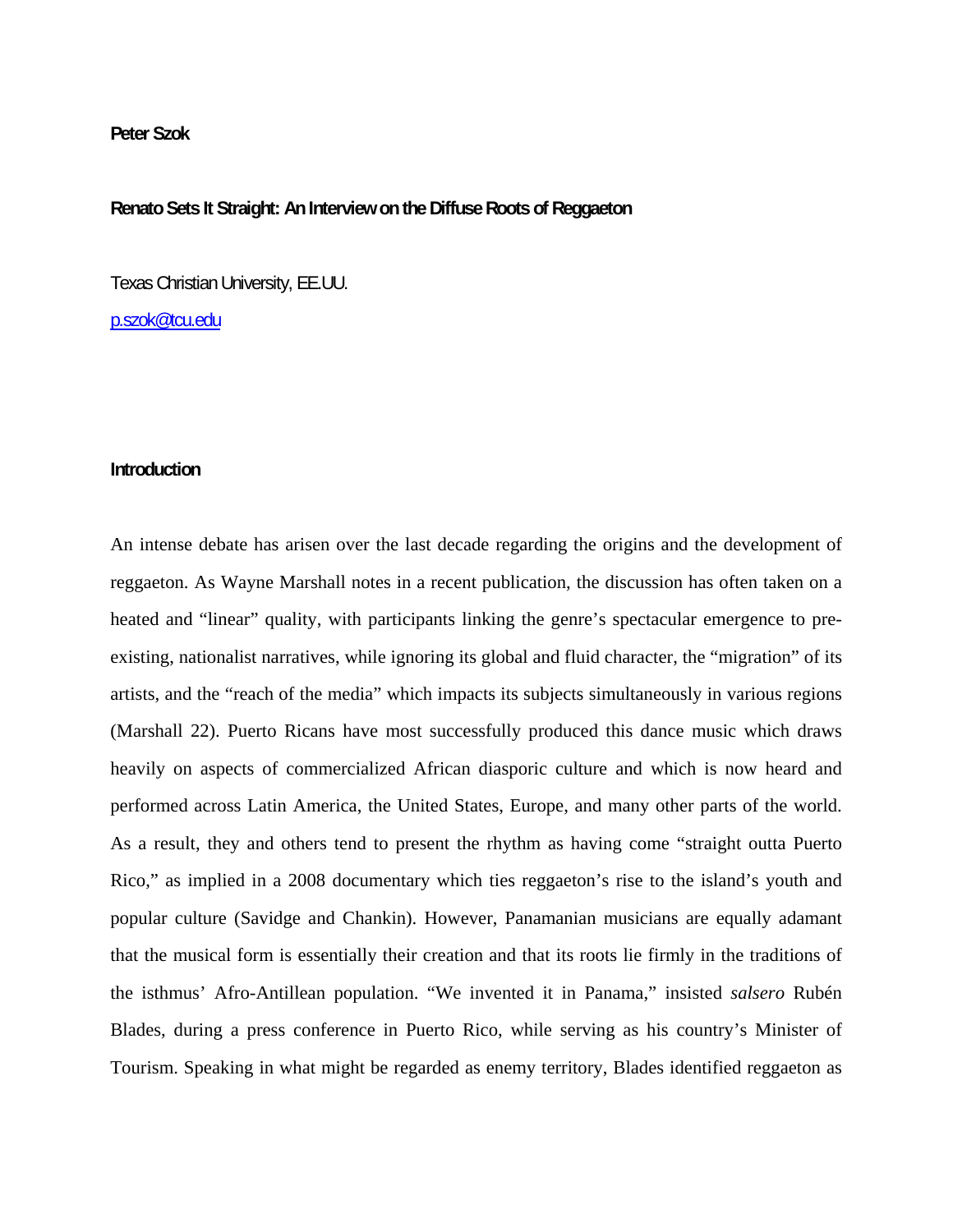part of his republic's patrimony, and he called on Panamanians to abandon any prejudices and to recognize its importance in their society ("Rubén Blades" s.p.).

In a 2008 interview in Panama City, *reggaesero* Renato (Leonardo Renato Aulder) did not dispute Blades' interpretation. As a "founding father" of the *reggae en español* movement, he explained his contributions to its evolution, while insisting that the Puerto Ricans had appropriated what was basically a Panamanian innovation.<sup>[1](#page-1-0)</sup> Nevertheless, his story, his appearance, and even his accent reveal a much more intricate trajectory for reggaeton's explosion onto the entertainment scene. Dressed in the attire of an African-American hip-hop artist and speaking with intonations of distant Brooklyn, where many of his relatives and acquaintances have reestablished themselves, Renato described his comfortable "American childhood," growing up in the U.S. Canal Zone<sup>[2](#page-1-1)</sup> (Aulder 91).<sup>[3](#page-1-2)</sup> He noted his family's affection for soul and R&B singers and his early participation in a rock 'n' roll band which performed in youth centers in the North American colony.<sup>[4](#page-1-3)</sup> If Renato's life is a reflection of reggaeton's formation, it would seem that the music has some connections to Barry White, the Jackson 5, and even the Steve Miller Band, as well as to Bob Marley, Gregory Isaacs, and Yellow Man (for references to some of these musicians, see interview below and Aulder 91-92). Through his teen years, Renato thought of himself as a typical American. He played football and baseball and only spoke English; however, he did not have U.S. citizenship, and his life was firmly hitched to both Panama and the Caribbean.

<span id="page-1-0"></span><sup>&</sup>lt;sup>1</sup> Panamanians prefer to use the term "reggae in Spanish" to distinguish their music from reggaeton and to highlight its traditional tendency to rely more faithfully on dancehall and reggae rhythms. Renato and many others insist, however, that the two genres belong to the same general family. For a good discussion of these complexities, see Marshall 29-34; Aulder 89.

<span id="page-1-1"></span> $2^2$  The U.S. Canal Zone was established in 1903 and extended along both sides of the waterway. It encompassed some 550 square miles and numerous towns and military installations.

<span id="page-1-2"></span><sup>&</sup>lt;sup>3</sup> Brooklyn is a traditional colony for Afro-Panamanians of West Indian descent. They began emigrating there in the 1950s. The community grew significantly following the Torrijos-Carter Treaties (1977), which ceded the Canal Zone to Panamanian control and which encouraged many Afro-Antilleans to leave the country (Conniff 37, 153).

<span id="page-1-3"></span><sup>&</sup>lt;sup>4</sup> As in many parts of Latin America, with large diasporic populations, soul music and other aspects of African-American commercial culture were very popular on the isthmus and came to be associated with the country's black civic organizations. Interestingly, Panama's first black beauty pageant , organized in the early 1970s, was initially called the "Miss Soul" competition (Priestley 61; Andrews 171-190; Conniff 165-168).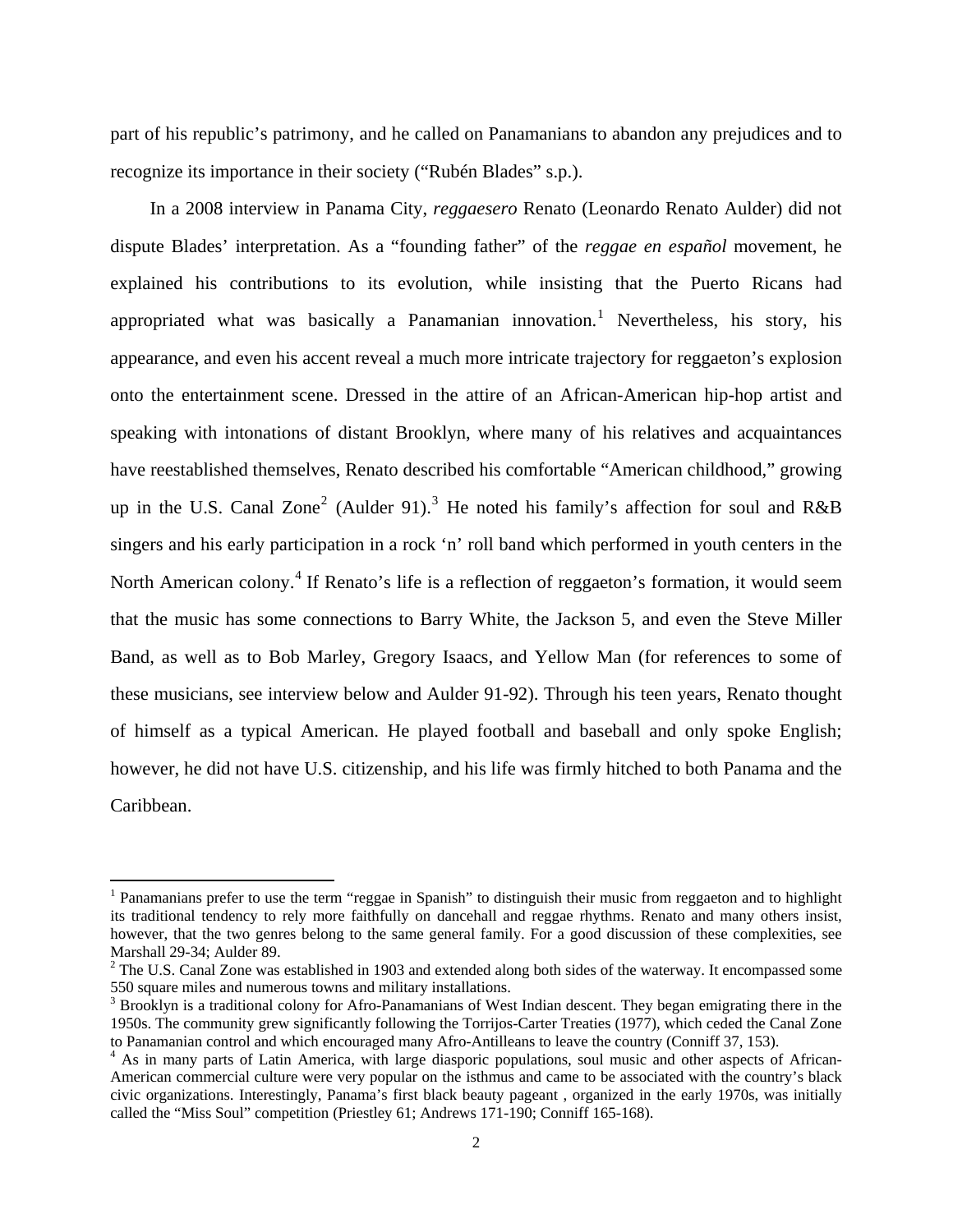Renato's grandparents had come from Barbados and Jamaica at the beginning of the twentieth century, as part of an enormous influx from the West Indies, encouraged by the U.S. demand for inexpensive labor. As many as 200,000 people traveled from both the French and English Caribbean to work on construction of the Panama Canal and to pursue a myriad of other economic opportunities. Over 50,000 of them remained after the waterway's completion, most of whom took up residence in the republic, with a small minority remaining in the U.S colony. The West Indians and their descendents became a critical part of the Canal Zone's long-term work force; however, they faced unequal pay scales and systematic segregation well into the 1970s. Even if born and raised in the Zone, they were not entitled to U.S. citizenship, and they suffered similar discriminatory practices and hostility within Panama (Conniff 29, 66, 1[5](#page-2-0)1-162).<sup>5</sup> The young Renato became most aware of these difficulties, upon the ratification of the Torrijos-Carter Treaties, the dissolution of the Canal Zone and his family's resettlement in Río Abajo, one of Panama City's traditional West Indian neighborhoods.<sup>[6](#page-2-1)</sup> The process, which he describes as extraordinarily difficult, effectively converted him into a Panamanian, but it also tied him more closely to his Caribbean heritage to which he increasingly turned to produce his music.

The late George Priestley (1940-2009), a prominent Afro-Antillean academic and persuasive defender of Panama's black population, used the term "transnational" to help describe his community, with its long-standing connections to the Caribbean, to the isthmus, and to New York and other North American cities.<sup>[7](#page-2-2)</sup> Renato might be described as a prime example. He has drawn easily on all these places to help fashion his identity and to contribute to a musical genre which is supremely hybrid in its nature. In a separate interview with Ifeoma C. K. Nwankwo, he

<span id="page-2-0"></span><sup>&</sup>lt;sup>5</sup> Renato attests that he was born in Panama's Santo Tomás Hospital and later transferred to a facility in the Canal Zone (see Aulder 91).

<span id="page-2-1"></span><sup>&</sup>lt;sup>6</sup> Panamanian voters ratified the treaties in 1977. The U.S. Senate followed in 1978. The Canal Zone was eliminated in 1979; however, U.S. troops remained in Panama until the end of the century.

<span id="page-2-2"></span><sup>&</sup>lt;sup>7</sup> Priestley was raised in Marañón, a working-class neighborhood in Panama City, and was a long-time resident of New York and a political science professor at Queens College. Despite his time in the United States, he remained deeply involved in the isthmus' public life and played an especially active role in the Canal Treaty debates and in discussions surrounding ethnicity in Panama. Before his death, he was working on a project on the transnational identities of Panama's Afro-Antillean population. Priestley had presented this topic at numerous conferences (see Herrera Barsallo).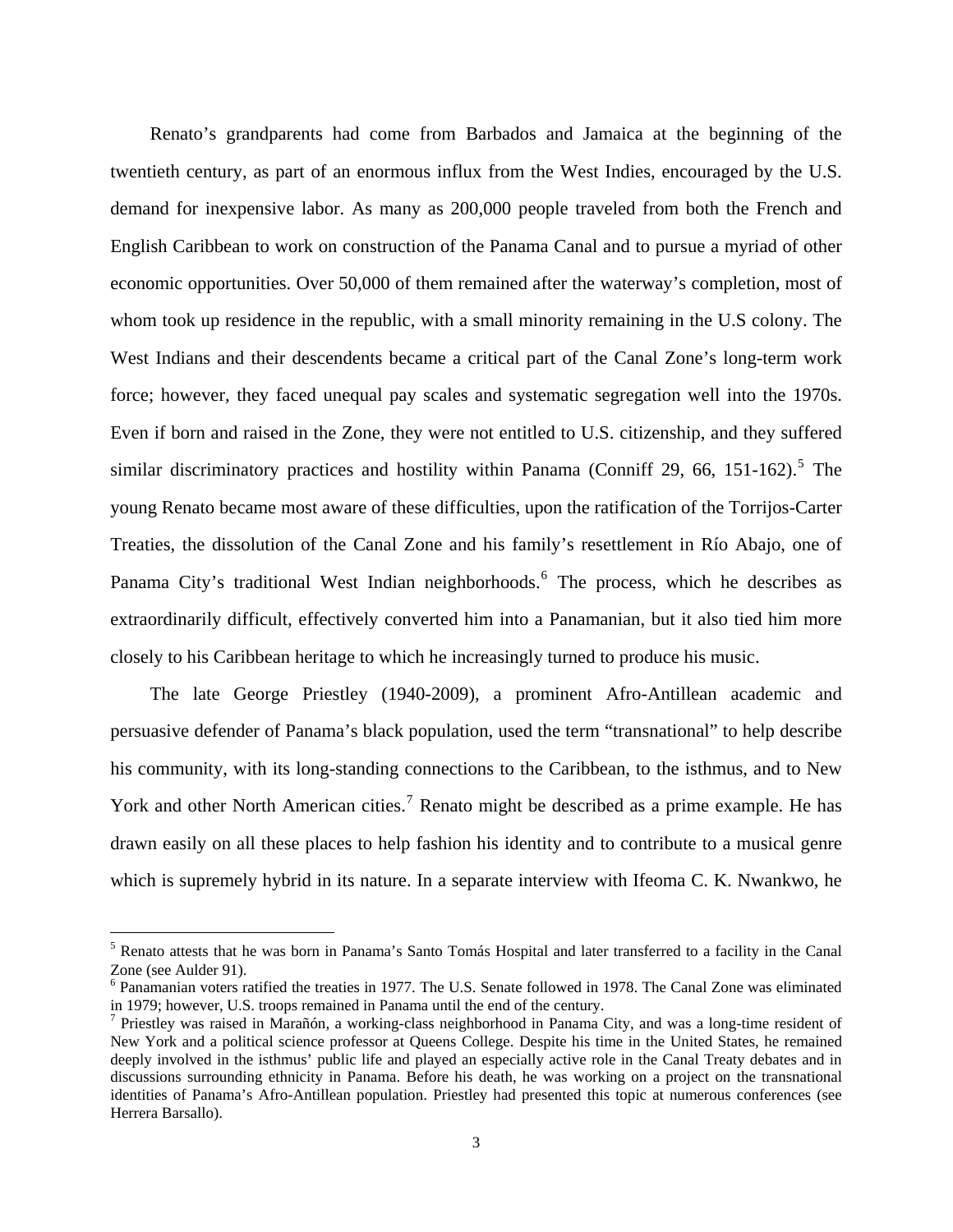even acknowledged the productive interactions between the Puerto Ricans and Panamanians in helping to secure reggaeton's advance (see Aulder 95-97). Renato began to record songs in the late 1970s, with a tendency to focus on romantic and erotic themes. His international hits include "La Chica de los Ojos Café," which has been covered by other prominent musicians.<sup>[8](#page-3-0)</sup> In 1985, he produced "El D.E.N.I.," which was considered to be an important expression of dissent against Panama's then military government.<sup>[9](#page-3-1)</sup> Renato, who also works as a DJ, is now collaborating on a new album and planning concert appearances in North America.

#### **Interview**

 $\overline{a}$ 

**Peter Szok:** Renato, to begin, why don't you tell us a bit about your background. Where were you born and raised?

**Leonardo Renato Aulder:** All right, I was born in 1961 and raised in the Canal Zone, in Pedro Miguel. That's a town on the Pacific side after Clayton. I grew up with my mom and dad there. My mother used to work in army restaurants. My dad worked in the Canal Company's Dredging Division. My granddad was a guard in the Gamboa Penitentiary.<sup>[10](#page-3-2)</sup>

PS: Interesting. Many folks who worked and lived in the Canal Zone came from families which had migrated from the Caribbean. Was this the case with your family?

**LRA:** Yeah, my father's side is from Barbados, but my mother's family is different. Their background was from Jamaica and England. They were a sort of mixture.

**PS:** How was your childhood? Where did you study?

**LRA:** Basically I grew up like an American kid. I watched NFL football and became a Yankees' fan. I attended St. Mary's Catholic School in the Canal Zone.

<span id="page-3-0"></span><sup>&</sup>lt;sup>8</sup> Covers include versions by the Argentine ska-rock band Los Fabulosos Cadillacs and Dominican merengue star Wilfrido Vargas ("Fabulosos Cadillacs"; Vargas).

<span id="page-3-1"></span><sup>&</sup>lt;sup>9</sup> The title refers to the *Departamento Nacional de Investigaciones* which operated as a domestic security agency during this period.

<span id="page-3-2"></span><sup>&</sup>lt;sup>10</sup> Fort Clayton was an important U.S. Army base in the Canal Zone and, for many years, the headquarters of the Southern Command. Gamboa is located roughly in the center of the isthmus, along the banks of the Chagres River. Today, the penitentiary serves as Panama's *Renacer* or "Rebirth" Prison.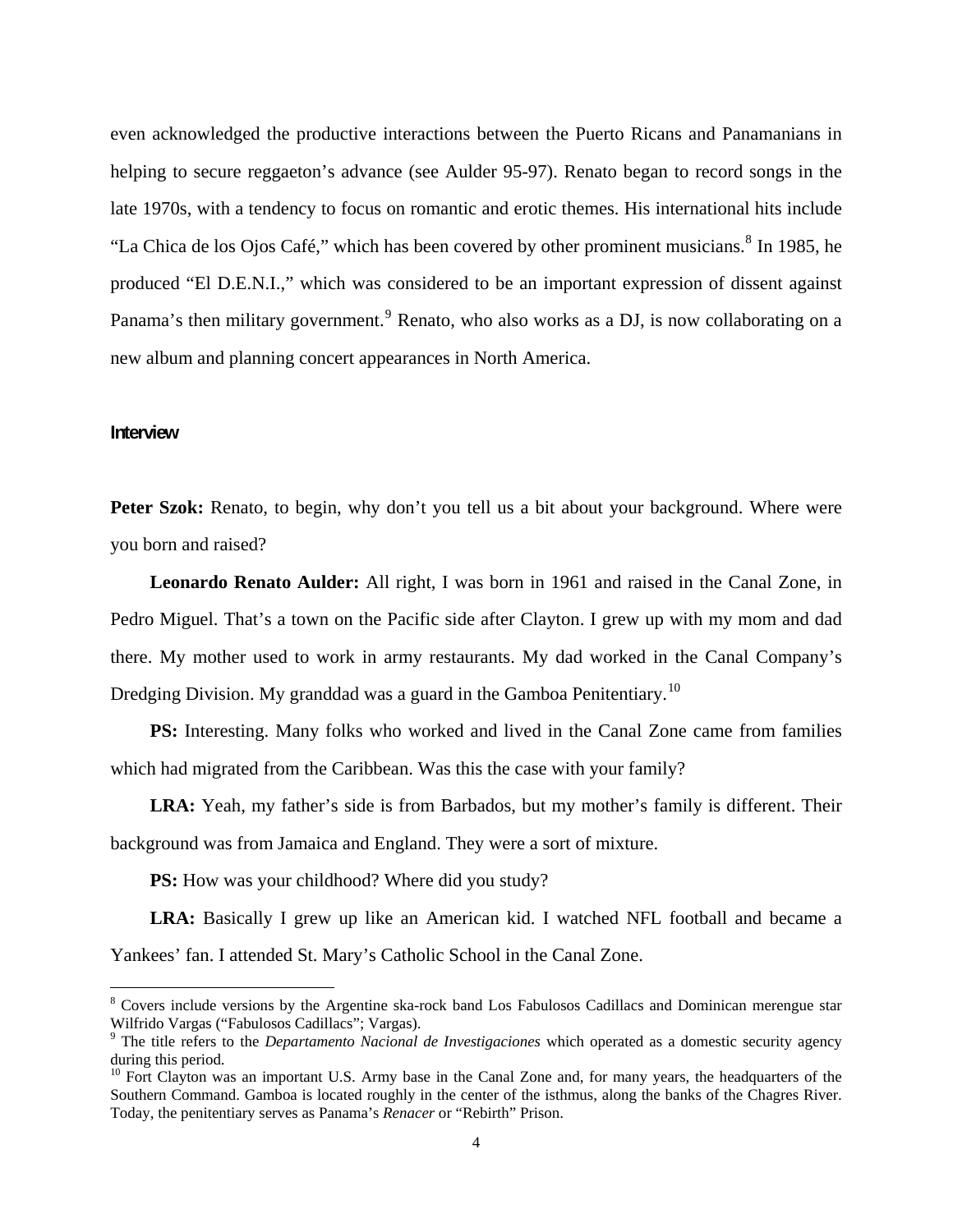**PS:** What was Pedro Miguel like at that time? Was it still a segregated community?<sup>[11](#page-4-0)</sup>

**LRA:** No, not really. Pedro Miguel had both whites and blacks. It was mostly blacks, but there were a lot of white people too. St. Mary's also had black kids. In Pedro Miguel, I don't think that discrimination hit us in a big way. At least, I didn't think that "ah, these are white kids, and they're different." It could be that they saw me as a black guy, but I didn't have time to think about that. What was happening in the States wasn't happening to me. I didn't have problems with the cops and the beatings.



*Leonardo Renato Aulder*

<span id="page-4-0"></span><sup>&</sup>lt;sup>11</sup> The United States segregated Canal Zone housing, education, and other facilities through most of the twentieth century. Initially, this was done through the creation of two pay scales. The majority of the "gold roll" workers were white North Americans, while those on the "silver roll" were largely Afro-Antilleans. While the gold and silver terms were dropped in the late 1940s, many institutions of racial segregation remained in place through the mid-1970s, including housing and public schools where the majority of Afro-Antillean children studied (see Conniff 156- 162).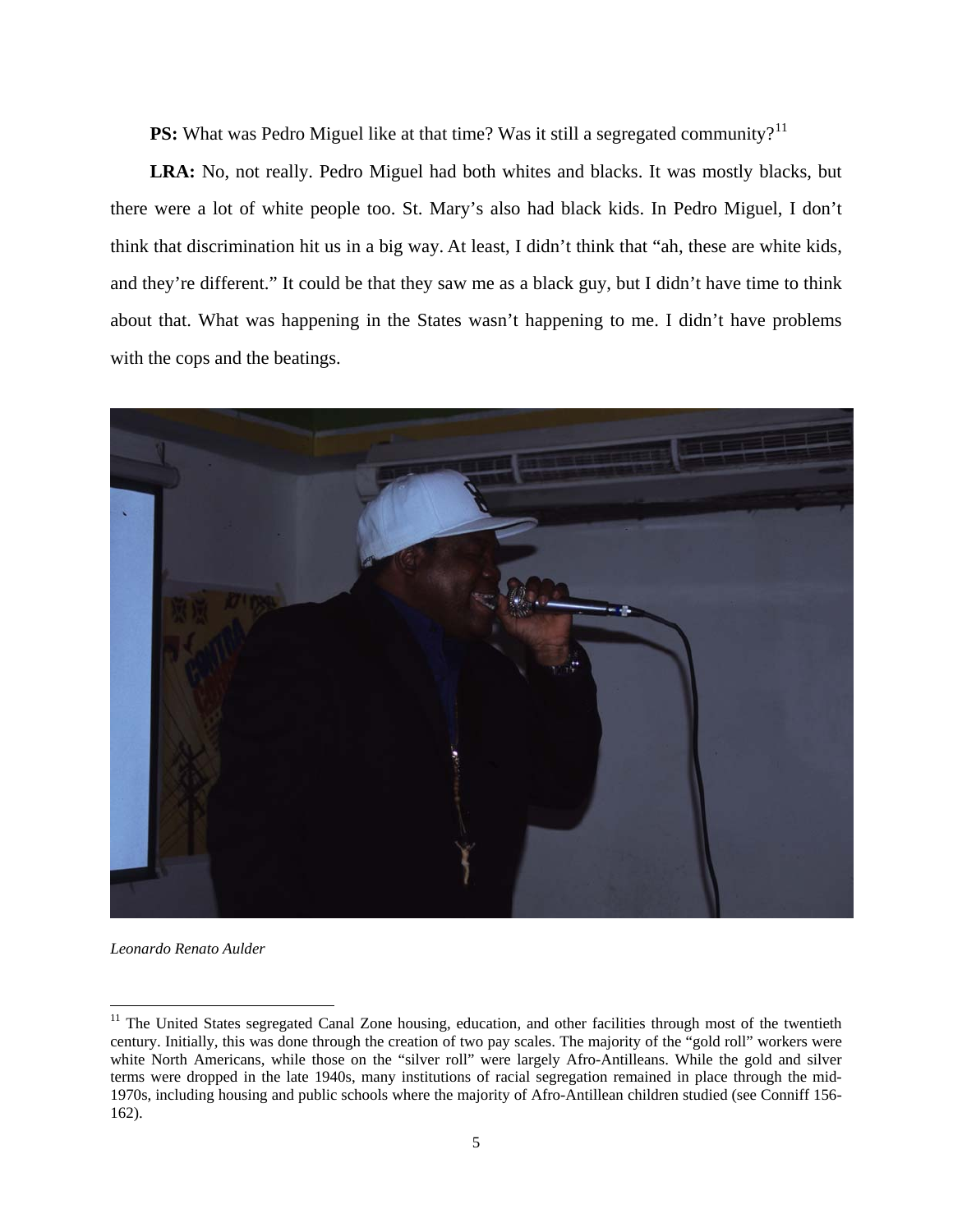**PS:** What about music? Did you start your music at this time?

**LRA:** Yeah, I was a DJ and band member when I was a teenager. We used to sing in youth centers in Clayton and in other parts of the Canal Zone.

**PS:** What kind of music?

**LRA:** Rock 'n' roll. I used to like rock 'n' roll, and I used to like R&B soul. But it was easier to sing rock 'n' roll than R&B. And the group that I was with … Well, we were five people. There were four white guys, and I was the singer, the black guy. So they liked rock 'n' roll, so what am I going to sing? You know like Lenny, Lenny Kravitz. You know that he sings rock 'n' roll. So we used to have these shows, and the kids would be like, "Damn why's this black guy singing rock and roll?"

**PS:** What kind of music did your family play? What did you listen to at home?

**LRA:** Barry White. My grandmother loved Barry White. My father was a soul fan. He used to like *The Manhattans*. My mother, *Earth, Wind, & Fire*.

**PS:** What about calypso or the *combos nacionales*?<sup>[12](#page-5-0)</sup>

**LRA:** Yes, yes but not so much. They got into that later on. When I grew up in the Zone, I didn't know about the *combos nacionales*. I heard about that when I came to Panama.

**PS:** So how did you become integrated into Panama? When did you first become familiar with the republic?

**LRA:** In 1978, I was sent to Panama to learn Spanish. After the Canal Treaty, all the Panamanians who were residents in the Canal Zone, started to look for housing out of the Canal Zone, because we didn't know what was going to happen. At this point, I was living with my grandmother, and after we moved to Panama, they took me to a school called the *Escuela Venezuela*. But when I came to the school, I didn't know Spanish.

**PS:** But weren't they teaching Spanish in the Canal Zone?

<span id="page-5-0"></span><sup>&</sup>lt;sup>12</sup> Calypso was widely popular among Panamanians, with the Afro-Antillean community producing many local stars. The *combos nacionales* were small bands which combined elements of funk, soul, jazz, and Afro-Cuban rhythms and which dominated Panamanian dance halls through much of the 1960s and 70s (see Buckley "Bush" 33-35, 63-65).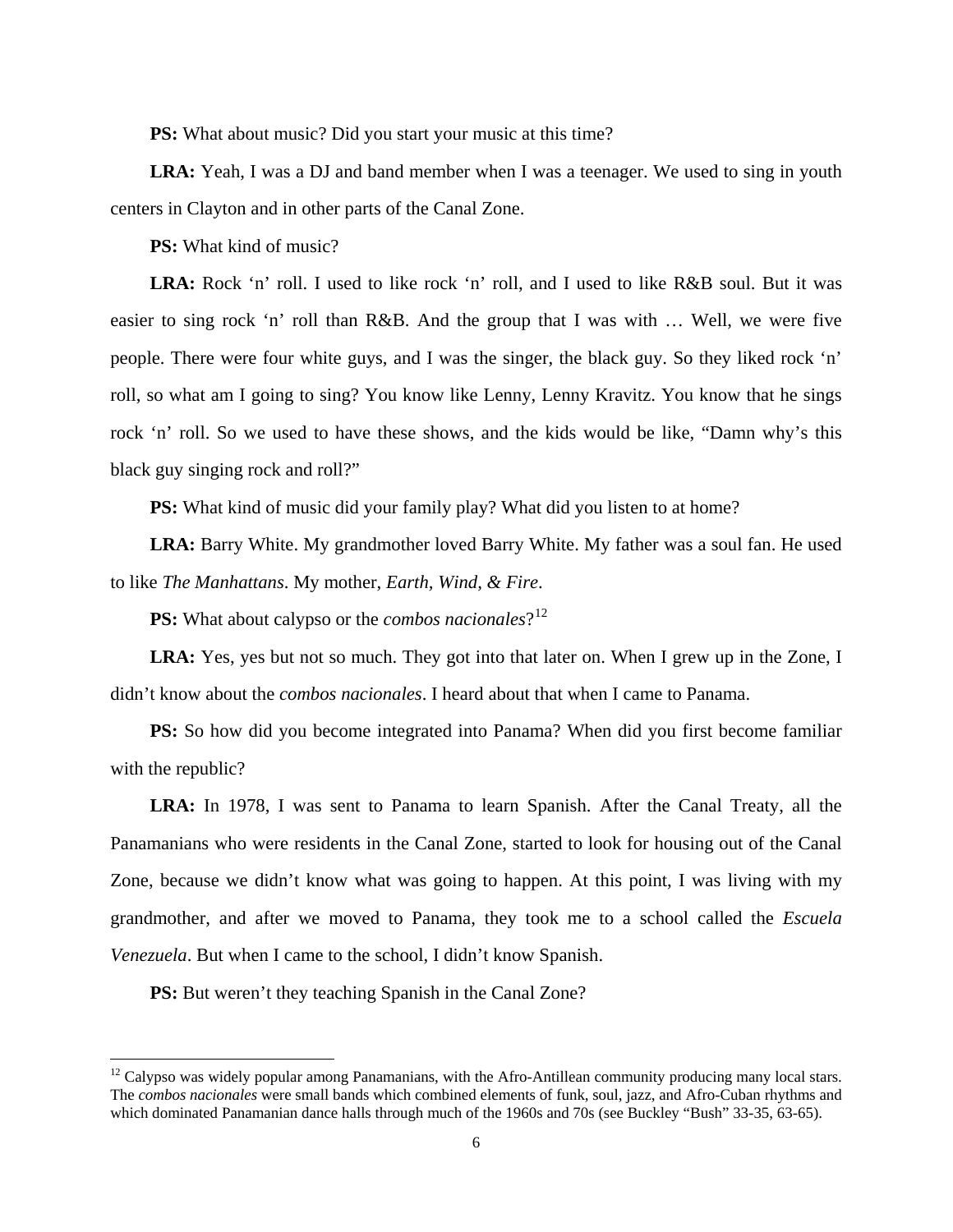LRA: Yeah, but not very much and not very well. What I knew was "Buenos días," "Hola," and "¿Cómo estás?" So I had a lot of problems. Since I came from the Canal Zone, the kids jumped on me and called me the *americano*. Once I took an apple to the teacher. That was something they taught us in the Zone, and they went after me for being a brown-nose. So you know, from those experiences, I had a lot of fights. They didn't like me, because I came from the Canal Zone. The whole experience was a bit confusing. When we moved to Panama, my grandmother told me, "Son, I have to tell you something important. You're Panamanian. We never told you before, because we thought that you knew." I initially had a hard time believing. But she explained that we were Panamanians, but grew up American-style, because we lived in the Canal Zone. That's why we knew the National Anthem of the United States and not the Panamanian song. And that was another problem. When I was at school, I had to sing the Panamanian anthem, and I didn't know it. This also created a lot of problems. Because you're Panamanian, and people think that you don't love your country. But it's not that. I grew up in a country that was in another country.

**PS:** Were there a lot of young people in this situation?

**LRA:** There were a lot of young guys, a lot of young guys who had that problem any time we came to Panama. We had a lot of problems, a lot of problems, because we were raised in one form, and then it changed dramatically. It's like I never saw a criminal act, and when I came to Panama, I saw a guy rob a lady. It was a shock to me. I saw another guy stab a man. You know, it's not the same. You grow up in a peaceful place. You play football. Tomorrow you play baseball. The day after, you play basketball. It was a nice environment, and then you go into a hostile environment. We moved to  $13<sup>th</sup>$  Street Río Abajo.  $13<sup>th</sup>$  Street was a ghetto. So we came from this nice place to a ghetto. So it was difficult, and I tried to blend in.

**PS:** How did you try to blend in?

**LRA:** The people thought that I was nice, because I used to dance and was a singer. And we made this group. We used to do some songs on tape. Like any other singer, we'd do demos and stuff. But it was in English, English stuff.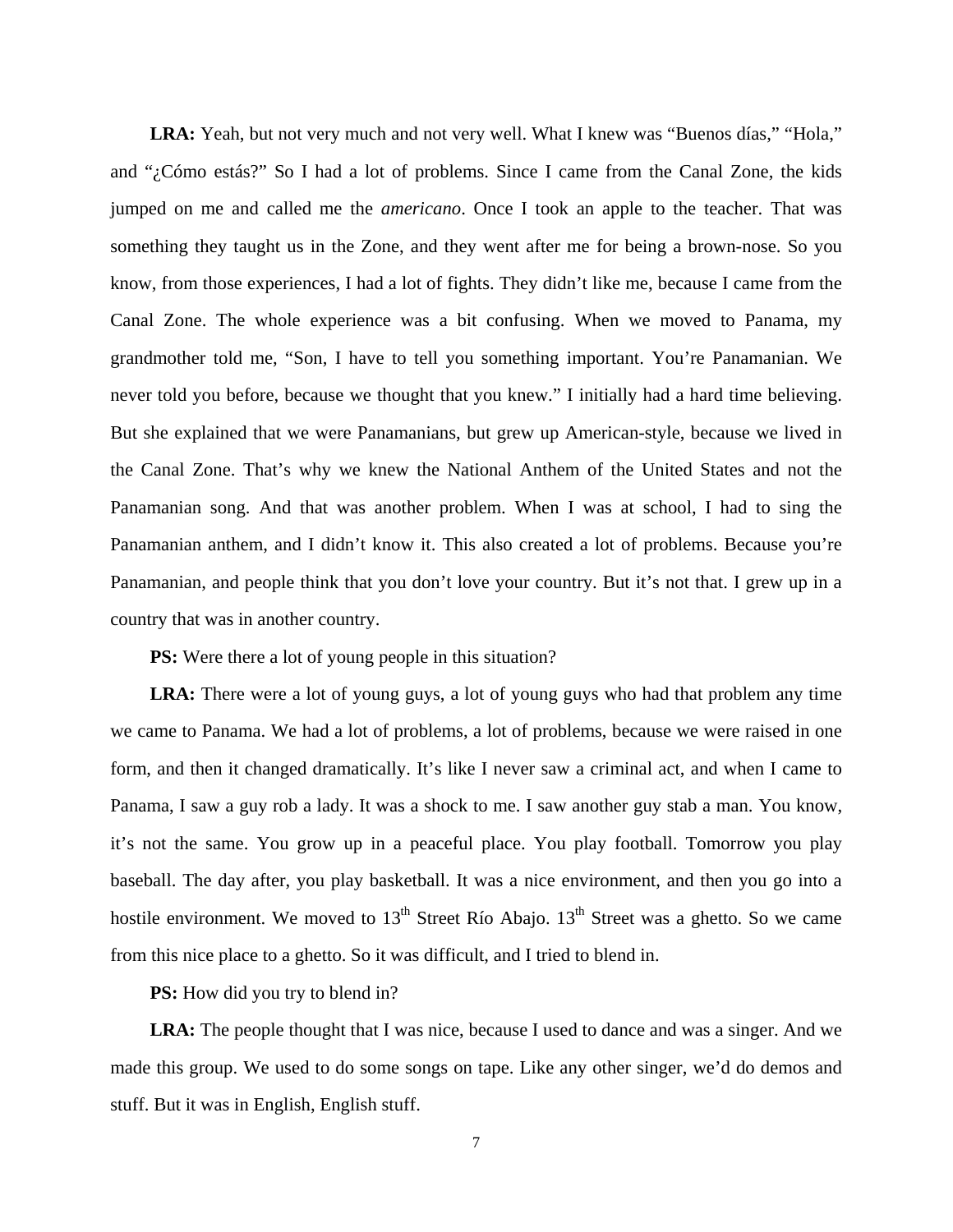**PS:** What style of music were you doing at that point?

**LRA:** R&B, *KC & the Sunshine Band*, stuff like that. Then after, we started getting these versions from Jamaica, these songs from Jamaica.<sup>[13](#page-7-0)</sup> But the records came with an instrumental part on it. So we started singing on top of it. Most people didn't understand me, just like the records from Bob Marley and Yellowman and stuff. So I decided with this guy called Wassanga to do something about it. Wassanga was showing me how to use the mike and talk to the people. He showed me how to tell them to lift up their hands and move their bodies. Meanwhile, I'd come to the bars at 3 am and finish his jobs. You know, he was the top DJ. I was like his left hand, not a right. When he'd go mix with the girls, I used to put on the music.

**PS:** What was Wassanga's background?

 $\overline{a}$ 

**LRA:** He lived in Río Abajo. I think he was from the Canal Zone too. But he was the top notch DJ and died in 2002. So, after that we started making tapes. I'm learning now how to speak in Spanish and sing in Spanish, and so we start doing tapes with the reggae instrumental versions. The guys from the *diablos rojos* were a big deal for us.<sup>[14](#page-7-1)</sup> The bus drivers would tell us, "Hey I want you to do a song, saying that I'm the number one driver in this sector. I'm the best conductor. I've got the girls." So I'd do something like, "Yeah, this is the number one conductor. Yeah, he's got the number one structure. Girls like him, so get on the bus." And we would do it in Spanish and put it on a tape, and he would play it on his bus. Remember that Panamanians had music on their buses. Panamanian buses were like radio stations. What you heard on the buses, was what was hitting. So after we started getting this popularity in Spanish, we began to write our own songs.<sup>[15](#page-7-2)</sup>

<span id="page-7-0"></span><sup>&</sup>lt;sup>13</sup> Professor Gerardo Maloney, a sociologist at the Universidad de Panamá and leader in the Afro-Panamanian community, seems to have played a key role in the diffusion of Jamaican music. Edgardo Franco (El General), another important reggae artist, recalls going to Maloney's house to "get records" ("Muévelo" 99, 107).

<span id="page-7-1"></span><sup>&</sup>lt;sup>14</sup> The *diablos rojos* (red devils) are Panama City's famous painted buses. The buses provide public transportation in the capital and are owned by dozens of small businessmen. Traditionally, they have used music and extravagant decorations to compete against one another for their customers. Authorities prohibited the music in the early 1990s, although many drivers continue to play their stereos when they are outside the earshot of the traffic police (see Szok 148-178).

<span id="page-7-2"></span><sup>15</sup> Renato's explanation of the rise of *reggae en español* is confirmed by Edgardo Franco's description of these same years. Like Renato, Franco underlines the versioning of Jamaican dancehall, Wassanga's role, and the function of the buses as one of reggae's first important markets. Franco also emphasizes the significance of "mobile discotheques"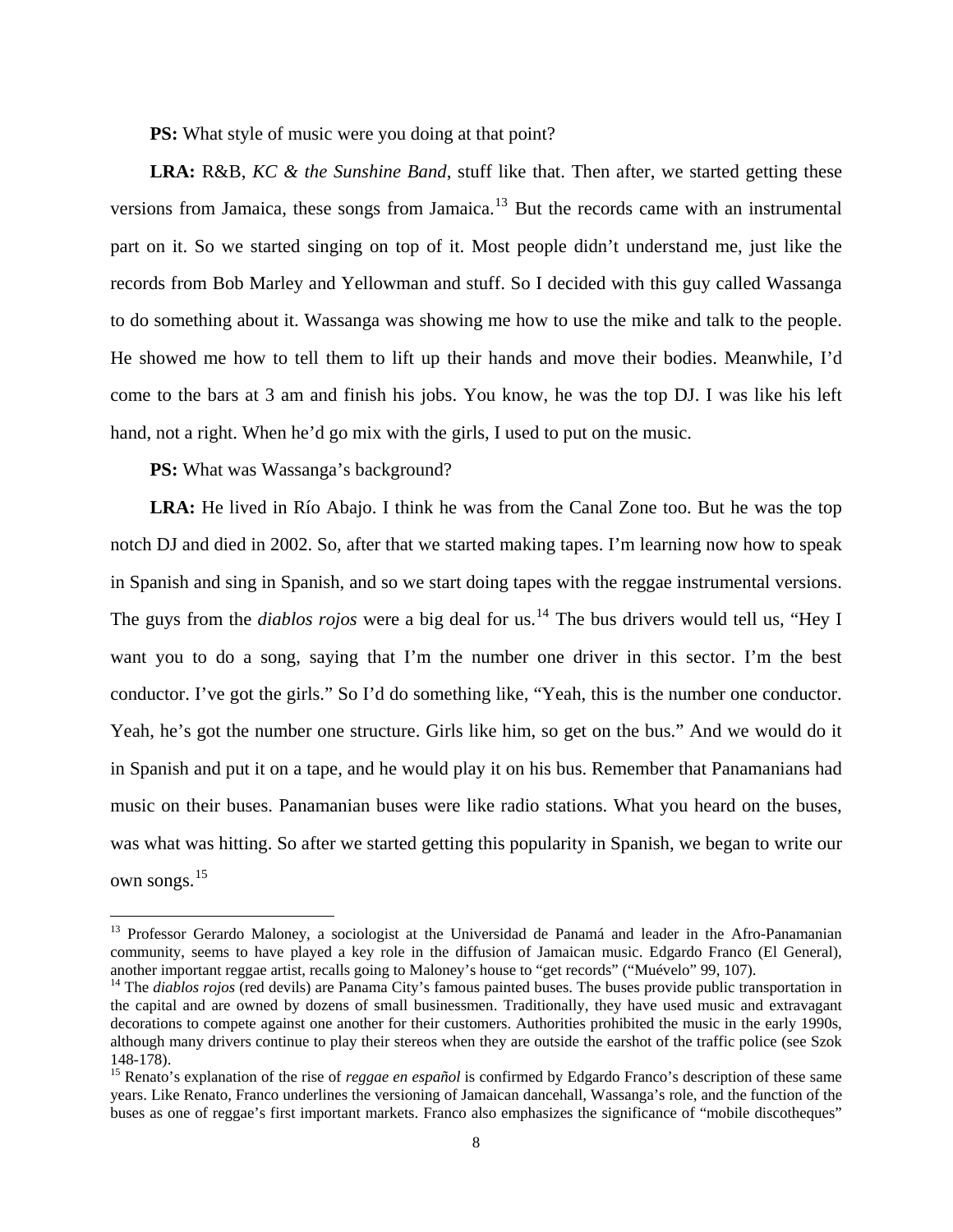**PS:** It seems as though reggae and dancehall were a big influence on you, but what about rap? Was rap a big deal in Panama, as you were getting started?

**LRA:** Oh yea, sure. Rap started in Panama with "Rapper's Delight." It was a big hit, *The Sugar Hill Gang* was really popular. Then came *Run-DMC*. They brought in the breakdancing. I used to breakdance. Remember that I came from the Canal Zone, and so everything from the United States was my style. And so while I was in Panama and trying to do Panamanian stuff, it was still my style. I used to try to go every day to Balboa, because I was so accustomed to my style of living that I couldn't stand being here in Panama.<sup>[16](#page-8-0)</sup> I used to go every day and spend all my money on bus fairs and taxis, just to be in Balboa, just to be in Pedro Miguel with my people, my friends. You know it was hard for me to leave my friends and to live in a place where I didn't know anyone. Then everyone started to leave for New York. Almost everyone who grew up with me now lives in the States. But when they were giving everyone who used to live in the Canal Zone a chance to go to the United States, we never took it.<sup>[17](#page-8-1)</sup> One of the motives was that my grandmother, who was raising us, was alone. That was a big one. You know … if I leave, who is going to help my grandma?

**PS:** How many other reggae artists in Panama have similar background?

**LRA:** From the Canal Zone, not many. I might say one or two, but a lot more have West Indian connections, because their grandma was Jamaican or their grandpa was Jamaican.

**PS:** Panamanians describe what you sing as "reggae in Spanish." How is reggae in Spanish different from reggaeton? What is the basic difference?

LRA: I think that it's the way we sing it. It's not the music. The music is almost the same. Look, you hear Panamanian reggae, and you say that it seems like the same thing. You got some

and how they popularized the music at a variety of events, ranging from weddings, *quinceañeras*, and tame school dances to Río Abajo's more edgy parties ("Interview"; "Muévelo").

<span id="page-8-0"></span><sup>&</sup>lt;sup>16</sup> Located at the Pacific end of the waterway, Balboa was a Canal Zone town close to Panama City and served as the administrative center of the Panama Canal Company. Today, it remains the seat of the Panama Canal Authority, the organization which replaced the U.S. entity.

<span id="page-8-1"></span><sup>&</sup>lt;sup>17</sup> The Panama Canal Act of 1979 offered many Afro-Antillean employees the option of early retirement from positions in the Canal Zone, as well as the right to residence in the United States (Conniff 153).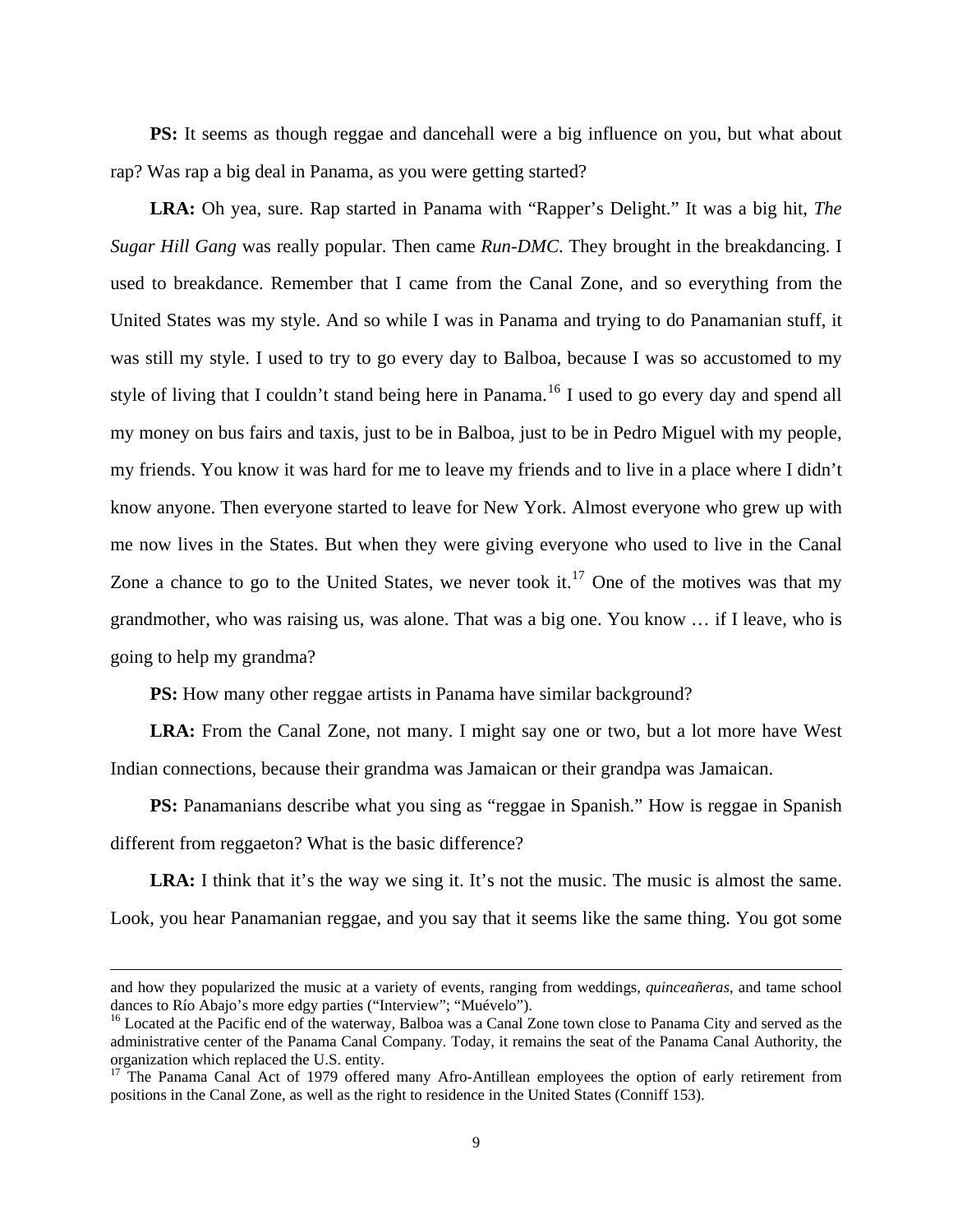artists that sound the same. But if you hear the music and the way we sing, then you'll understand that it's different from the Puerto Ricans. It's a little more *suave*, and you can understand the Spanish more. Puerto Ricans like to invent a lot of words that most people don't understand. In Panama, we have a different type of reggae. We have the most romantic reggae, because we are a romantic country. We don't have so much gangster music. I can tell you how many gangster rappers we have. It's like six or seven. But we have so many romantic singers, almost six or seven hundred singers who don't sing about gangster stuff. Because we are not a violent country.



**PS:** Do you think of reggae as a marker of black identity in Panama?

**LRA:** Yes, because we took it from Jamaica, and it has a black culture. And remember something. The majority of Panamanian reggae singers are black. In Puerto Rico, they're white. The Puerto Rican reggae singers are white. Over here, they're black. Why? To them, it was like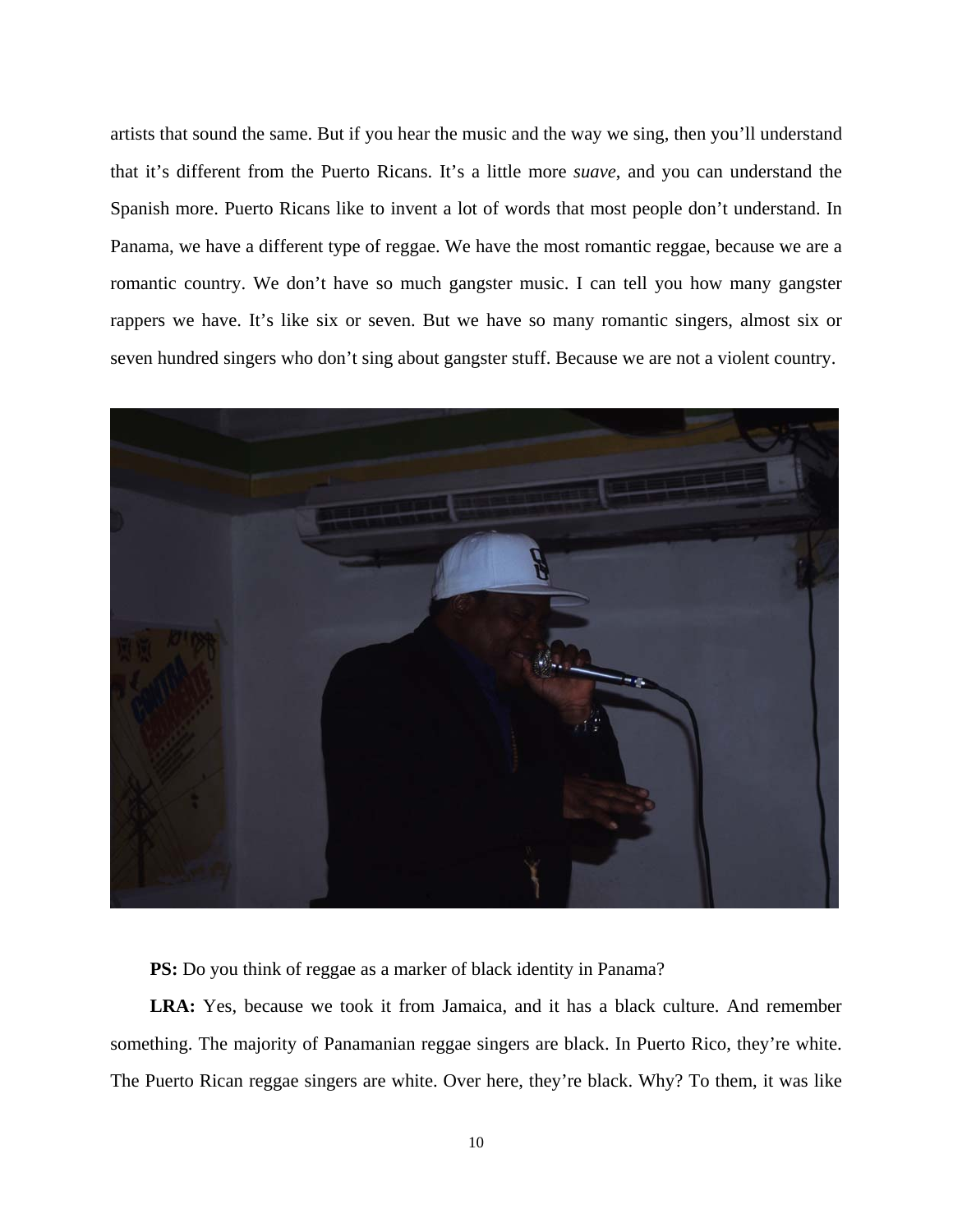something new, these new moves that they wanted to do. But for us, it was something from our families, something we loved. $18$ 

**PS:** Renato, thanks for taking the time to talk to me.

**LRA:** No problem, no problem. Take care Peter.

# **Bibliography**

 $\overline{a}$ 

- Andrews, George Reid. *Afro-Latin America, 1800-2000.* New York: Oxford University Press, 2004.
- Aulder, Leonardo Renato. "The Panamanian Origins of Reggae en Español: Seeing History through 'los ojos café' of Renato". Interview by Ifeoma C. K. Nwankwo. *Reggaeton*. Eds. Raquel Z. Rivera, Wayne Marshall, and Deborah Pacini Hernandez. Durham: Duke University Press, 2009. 89-98.

Buckley "Bush", Francisco. *La música salsa en Panamá*. Panama: EUPAN, 2004.

- Conniff, Michael. *Black Labor on a White Canal: Panama, 1904-*1981. Pittsburgh: University of Pittsburgh Press, 1985.
- Los Fabulosos Cadillacs. *Volumen 5*. Sony, 1990. CD.
- Franco, Edgardo A. "Interview by Celeste Rodas de Juárez". *latino.msn.com*. 28 January 2008. [<www.latino.msn.com/especiales/reggaeton/article.aspx?cpdocumentid=607408](http://www.latino.msn.com/especiales/reggaeton/article.aspx?cpdocumentid=607408)> (1 July 2008).
- Franco, Edgardo A. "Muévelo (move it!): from Panama to New York and back again, the story of El General." Interview by Christoph Twickel. *Reggaeton*. Eds. Raquel Z. Rivera, Wayne Marshall, and Deborah Pacini Hernandez. Durham: Duke University Press, 2009. 99-108.
- Herrera Barsallo, Miroslava. "Anti-Racism Fighter Dies." *Panama Star* 30 June 2009. *<*[http://www.laestrella.com.pa/mensual/2009/06/30/contenido/116833.asp>](http://www.laestrella.com.pa/mensual/2009/06/30/contenido/116833.asp) (22 July 2009).

<span id="page-10-0"></span><sup>18</sup> Franco's reflections on this topic are also insightful. According to him, early *reggaeseros* often wore dreadlocks as a means to assert their identity in a society hostile to the conception of blackness. Traditionally, Panamanian leaders hid their country's considerable African heritage and associated national identity with the conception of *mestizaje*, even while appropriating and lightening elements of Afro-Panamanian culture. In Panama and elsewhere in Latin America, black activists have responded to the situation by selectively using foreign black elements to forge their ethnicity. Franco notes that the young reggae performers faced hostility from the police who occasionally detained them and forcibly cut their hair ("Muévelo" 102-103; Andrews 171-190).